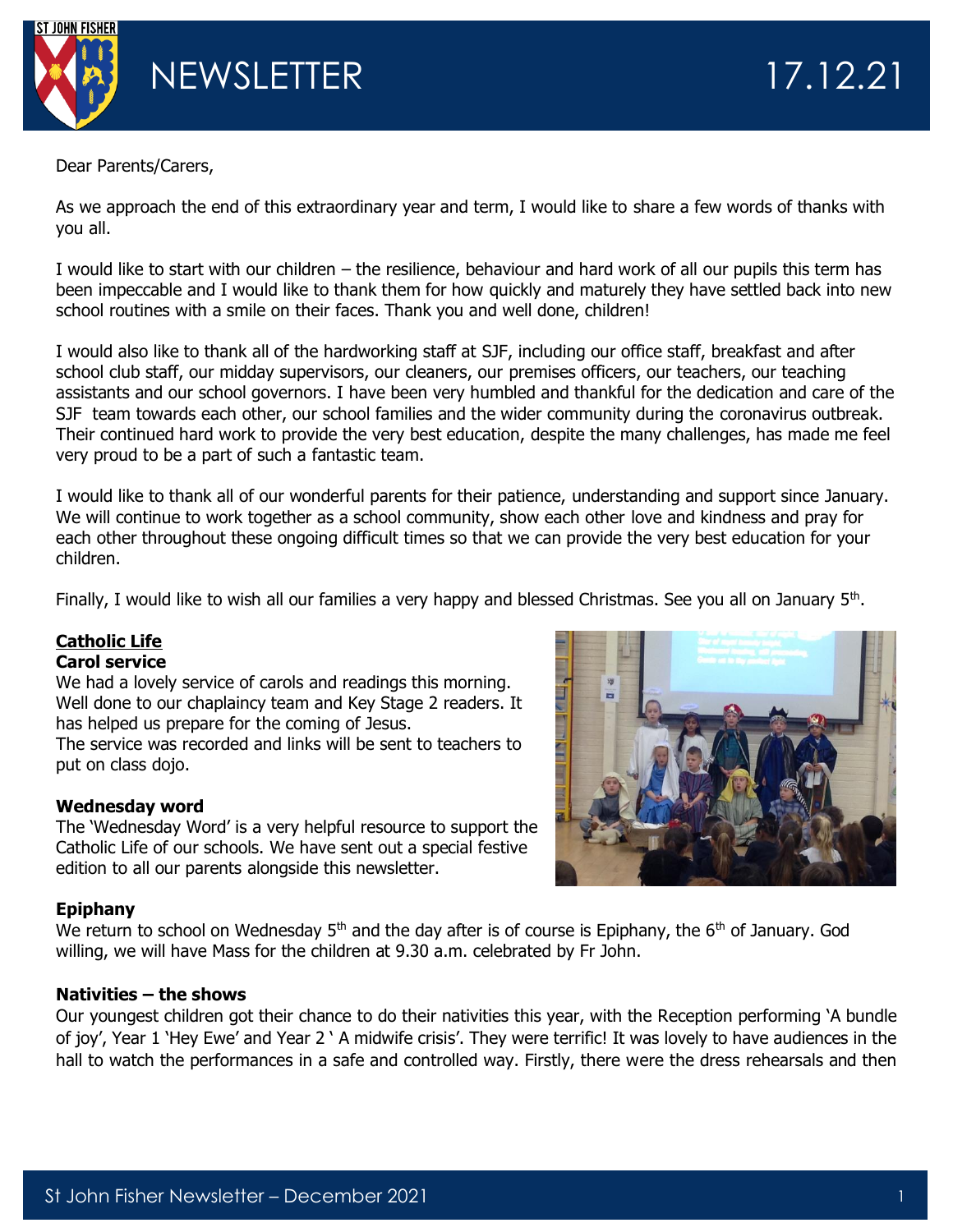

NEWSLETTER 17.12.21

parents, carers and grandparents for an afternoon performance. All dress rehearsals were recorded and will be on your child's class dojo page on or before the 21<sup>st</sup> December.

## **Santa at SJF**

Santa made a surprise visit to our school on Wednesday afternoon. He was warmly welcomed by all the children. Santa gave each and every child a wrapped and named present.

Thank you, Santa! You're the best!

#### **OFSTED**

The inspector who visited last month has wrote a report about SJF. This is what she said…

'Saint John Fisher is a warm and welcoming school. Pupils behave well. They are keen to learn.

Pupils feel safe in school. Pupils know that if they have a problem, the adults in school will help them to sort it out.



Pupils engage well in their learning and listen intently to their teachers. They are articulate and keen to give their ideas and opinions. They learn about the diverse world we live in, how to care for the environment and how to form positive relationships.'

We are very pleased with our report and will continue to progress and move forward to ensure your child receives the best education. Thank you for your support and especially if you contributed to the Parentview survey. Read the full report [here.](https://files.ofsted.gov.uk/v1/file/50174230)

### **PTFA**

The PTFA are pulling out all the stops to ensure all our children have a memorable Christmas. Thank you to them and everyone behind the scenes for their hard work and ingenuity. We are blessed to have such a wonderful association.

#### **Message from the PTFA**

A huge thank you to everyone who has supported the PTFA Christmas activities this term. Your generosity has been amazing and we hope you've enjoyed all the things we have done. We may not have been able to get together but the money you have raised has helped us to provide those extra things to make this Christmas a special one for our children at St John Fisher. Wishing you all a happy and healthy Christmas and New Year!

#### **Back to school**

All children are back to school as normal at the arrival and departure times as before on **Wednesday January 5th .**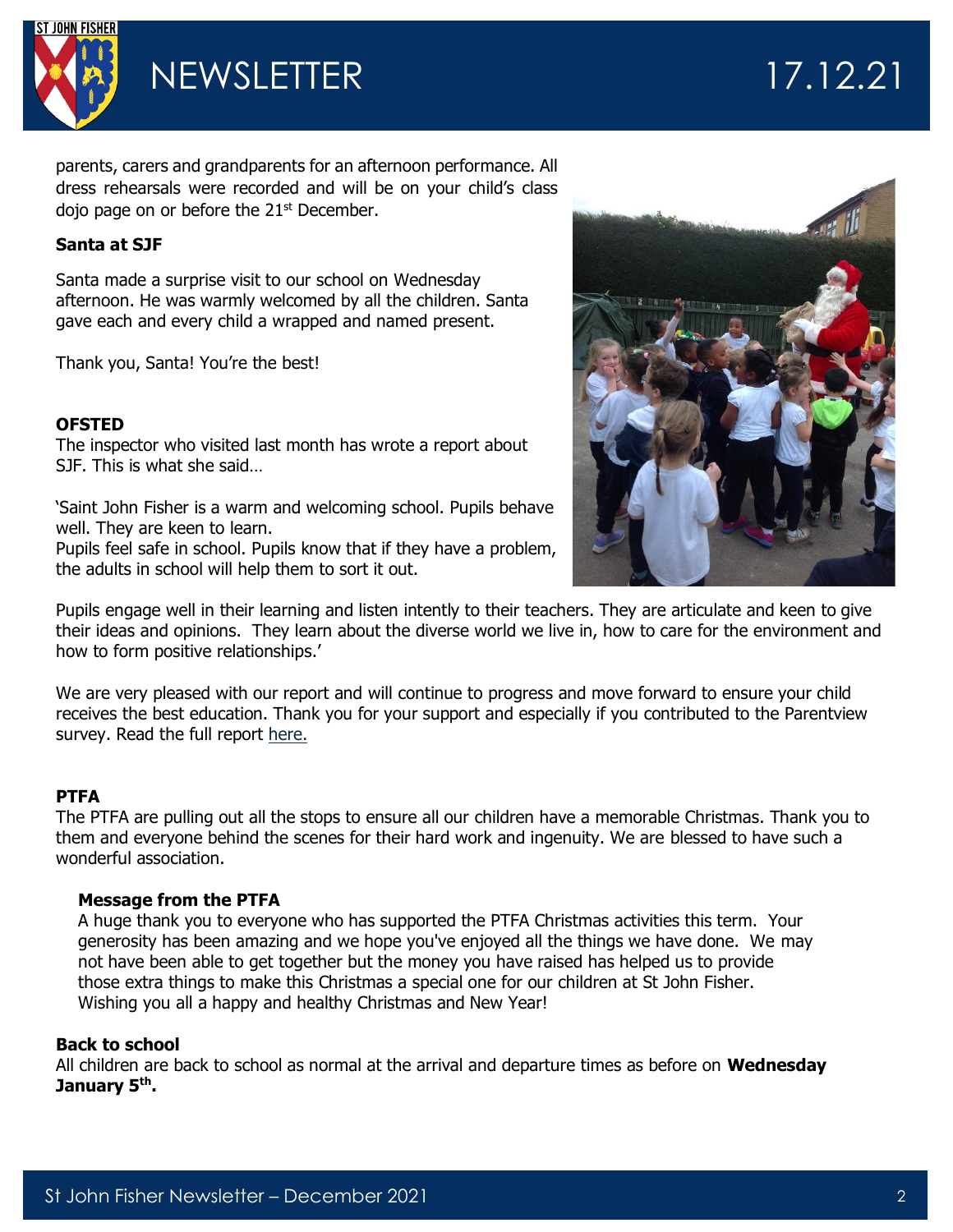

## **Pantomime**



The children had a marvelous time on Thursday morning watching ' Beauty and the Beast' in the school hall.

EYFS and KS1 watched the show together and then there was a separate viewing for KS2.

The children enjoyed the production  $-$  for some, it was their first ever pantomime – and have been inspired to write reviews, re-tells and re-imaginings after.

Many thanks to M&M productions and our PTFA who funded the pantomime and the treats the children enjoyed.

### **Reading Books**

A request for all families to have a look at home for any SJF reading books and return these to school. Thank you to those families that have returned outstanding books.

Thank you to some of our parents who donated new or near books to our school library and classrooms. They have been very well received.

#### **Homework**

We would like your child to continue reading and keep their reading records up to date over the holidays and if they wish to log on to our subscription websites that is entirely their choice and is absolutely fine. Your child's teacher will be setting consolidation and preview work to be done over the holidays.

### **Admissions applications for Autumn Term 2022**

Children are admitted to the school in September of the year in which they have their fifth birthday. If there is anyone who wishes to apply for a place for September 2022 (d.o.b. 01.09.2017  $-$  31.08.2018) You must complete a supplementary form which can be found on the school website: <https://www.stjohnfisher-wigston.leics.sch.uk/our-school/admissions>

There is also a requirement to fill in an LA form before January 15th 2021. For county residents, this form can be found at<https://www.leicestershire.gov.uk/popular-now/apply-for-a-primary-school-place>

For city residents, This form can be found at [https://www.leicester.gov.uk/schools-and-learning/school-and](https://www.leicester.gov.uk/schools-and-learning/school-and-colleges/school-admissions/starting-school/)[colleges/school-admissions/starting-school/](https://www.leicester.gov.uk/schools-and-learning/school-and-colleges/school-admissions/starting-school/)

Please share this information with any new prospective parents who have children to start school 2022-2023.

Click [here](https://www.stjohnfisher-wigston.leics.sch.uk/parents/new-entrants-parents-information) to find out more about new entrants to SJF.

### **Breakfast Club**

There is a Breakfast Club which starts at 7.45am.

### **Afterschool Club**

Similarly for afterschool club. There is a booking form that can be found on the school website and will be sent out next week.